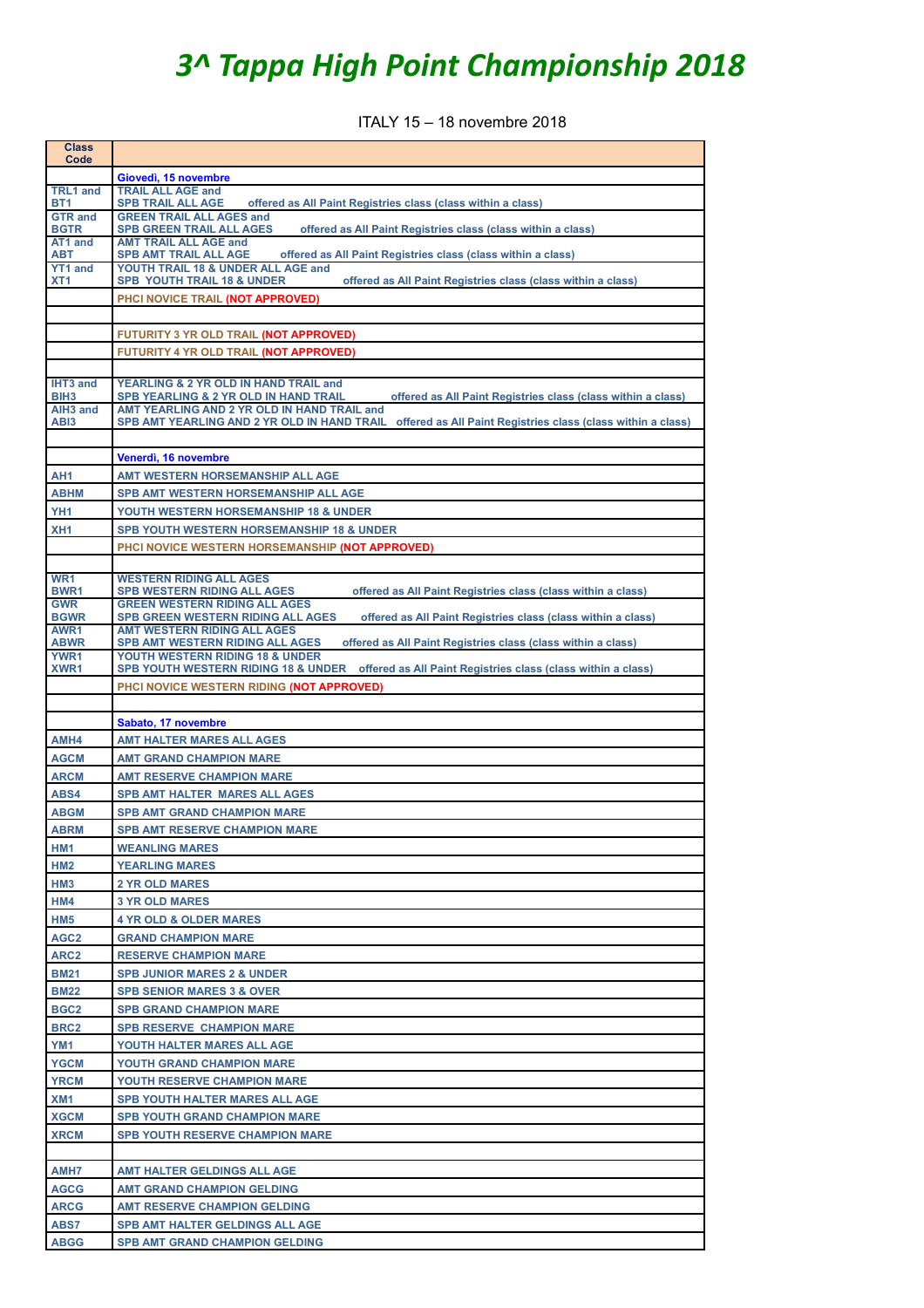| <b>ABRX</b>             | <b>SPB AMT RESERVE CHAMPION GELDING</b>                                                                                                      |
|-------------------------|----------------------------------------------------------------------------------------------------------------------------------------------|
| HG1                     | <b>WEANLING GELDINGS</b>                                                                                                                     |
| HG <sub>6</sub>         | <b>YEARLING &amp; 2 YR OLD GELDINGS</b>                                                                                                      |
| HG <sub>9</sub>         | <b>3 YR OLD &amp; OLDER GELDING</b>                                                                                                          |
| AGC <sub>3</sub>        | <b>GRAND CHAMPION GELDINGS</b>                                                                                                               |
|                         |                                                                                                                                              |
| ARC3                    | <b>RESERVE CHAMPION GELDINGS</b>                                                                                                             |
| <b>BG21</b>             | <b>SPB JUNIOR GELDINGS 2 &amp; UNDER</b>                                                                                                     |
| <b>BG22</b>             | <b>SPB SENIOR GELDINGS 3 &amp; OLDER</b>                                                                                                     |
| BGC <sub>3</sub>        | <b>SPB GRAND CHAMPION GELDINGS</b>                                                                                                           |
|                         |                                                                                                                                              |
| BRC3                    | <b>SPB RESERVE CHAMPION GELDINGS</b>                                                                                                         |
| YG1                     | YOUTH HALTER GELDING                                                                                                                         |
| <b>YGCG</b>             | <b>YOUTH GRAND CHAMPION GELDING</b>                                                                                                          |
| <b>YRCG</b>             | YOUTH RESERVE CHAMPION GELDING                                                                                                               |
|                         |                                                                                                                                              |
| XG1                     | <b>SPB YOUTH HALTER GELDING</b>                                                                                                              |
| <b>XGCG</b>             | <b>SPB YOUTH GRAND CHAMPION GELDING</b>                                                                                                      |
| <b>XRCG</b>             | <b>SPB YOUTH RESERVE CHAMPION GELDING</b>                                                                                                    |
|                         |                                                                                                                                              |
| AMH1                    | <b>AMT HALTER STALLIONS</b>                                                                                                                  |
|                         |                                                                                                                                              |
| <b>AGCS</b>             | <b>AMT GRAND CHAMPION STALLION</b>                                                                                                           |
| <b>ARCS</b>             | <b>AMT RESERVE CHAMPION STALLION</b>                                                                                                         |
| ABS1                    | <b>SPB AMT HALTER STALLIONS</b>                                                                                                              |
| <b>ABGS</b>             | <b>SPB AMT GRAND CHAMPION STALLION</b>                                                                                                       |
|                         |                                                                                                                                              |
| <b>ABRT</b>             | <b>SPB AMT RESERVE CHAMPION STALLION</b>                                                                                                     |
| HS <sub>1</sub>         | <b>WEANLING STALLIONS</b>                                                                                                                    |
| HS <sub>2</sub>         | <b>YEARLING STALLIONS</b>                                                                                                                    |
| HS <sub>3</sub>         | <b>2 YR OLD STALLIONS</b>                                                                                                                    |
|                         |                                                                                                                                              |
| HS4                     | <b>3 YR OLD STALLIONS</b>                                                                                                                    |
| HS5                     | <b>4 YR OLD &amp; OLDER STALLIONS</b>                                                                                                        |
| AGC1                    | <b>GRAND CHAMPION STALLION</b>                                                                                                               |
| ARC1                    | <b>RESERVE CHAMPION STALLION</b>                                                                                                             |
|                         |                                                                                                                                              |
| <b>BS21</b>             | <b>SPB JUNIOR STALLION 2 &amp; UNDER</b>                                                                                                     |
| <b>BS22</b>             | <b>SPB SENIOR STALLION 3 &amp; OVER</b>                                                                                                      |
| BGC <sub>1</sub>        | <b>SPB GRAN CHAMPION STALLION</b>                                                                                                            |
|                         |                                                                                                                                              |
|                         |                                                                                                                                              |
| BRC1                    | <b>SPB RESERVE CHAMPION STALLION</b>                                                                                                         |
|                         |                                                                                                                                              |
|                         |                                                                                                                                              |
| <b>OTCC</b>             | <b>COLOR CLASS 1YR &amp; OLDER ALL SEXES</b>                                                                                                 |
|                         |                                                                                                                                              |
| LLN3 and                | YEARLING & 2 YR OLD LONGE LINE and                                                                                                           |
| BLL <sub>3</sub>        | SPB YEARLING & 2 YR OLD LONGE LINE<br>offered as All Paint Registries class (class within a class)<br>AMT YEARLING & 2 YR OLD LONGE LINE and |
| <b>ALL1</b> and<br>ABL2 | <b>SPB AMT YEARLING &amp; 2 YR OLD LONGE LINE</b><br>offered as All Paint Registries class (class within a class)                            |
|                         |                                                                                                                                              |
|                         |                                                                                                                                              |
| BPH <sub>1</sub>        | HUNTER UNDER SADDLE ALL AGES                                                                                                                 |
| BBH <sub>1</sub>        | <b>SPB HUNTER UNDER SADDLE ALL AGES</b>                                                                                                      |
| GHU                     | <b>GREEN HUNTER UNDER SADDLE ALL AGES</b>                                                                                                    |
|                         |                                                                                                                                              |
| <b>BGHU</b>             | <b>SPB GREEN HUNTER UNDER SADDLE ALL AGES</b>                                                                                                |
| ABH1                    | AMT HUNTER UNDER SADDLE ALL AGE                                                                                                              |
| <b>ABBH</b>             | SPB AMT HUNTER UNDER SADDLE ALL AGES                                                                                                         |
| YBH1                    | YOUTH HUNTER UNDER SADDLE 18 & UNDER                                                                                                         |
| XBH1                    | <b>SPB YOUTH HUNTER UNDER SADDLE 18 &amp; UNDER</b>                                                                                          |
|                         |                                                                                                                                              |
|                         | PHCI NOVICE HUNTER UNDER SADDLE (NOT APPROVED)                                                                                               |
|                         |                                                                                                                                              |
|                         | FUTURITY 2 YR OLD HUNTER UNDER SADDLE (NOT APPROVED)                                                                                         |
|                         | FUTURITY 3 YR OLD HUNTER UNDER SADDLE (NOT APPROVED)                                                                                         |
|                         |                                                                                                                                              |
|                         |                                                                                                                                              |
| AHS1                    | AMT HUNT SEAT EQUITATION ALL AGES                                                                                                            |
| <b>ABHS</b>             | SPB AMT HUNT SEAT EQUITATION ALL AGES                                                                                                        |
| YEE1                    | YOUTH HUNT SEAT EQUITATION 18 & UNDER                                                                                                        |
| XEE1                    | <b>SPB YOUTH HUNT SEAT EQUITATION 18 &amp; UNDER</b>                                                                                         |
|                         |                                                                                                                                              |
|                         | PHCI NOVICE HUNT SEAT EQUITATION (NOT APPROVED)                                                                                              |
|                         |                                                                                                                                              |
| RNG1                    | <b>REINING ALL AGE</b>                                                                                                                       |
| BRG1                    | <b>SPB REINING ALL AGE</b><br>offered as All Paint Registries class (class within a class)<br><b>AMT REINING ALL AGE</b>                     |
| AR1<br><b>ABRG</b>      | offered as All Paint Registries class (class within a class)<br><b>SPB AMT REINING ALL AGE</b>                                               |
| YR <sub>1</sub>         | YOUTH REINING 18 & UNDER                                                                                                                     |
| XR <sub>1</sub>         | offered as All Paint Registries class (class within a class)<br><b>SPB YOUTH REINING 18 &amp; UNDER</b>                                      |
|                         | PHCI NOVICE REINING (NOT APPROVED)                                                                                                           |
|                         |                                                                                                                                              |